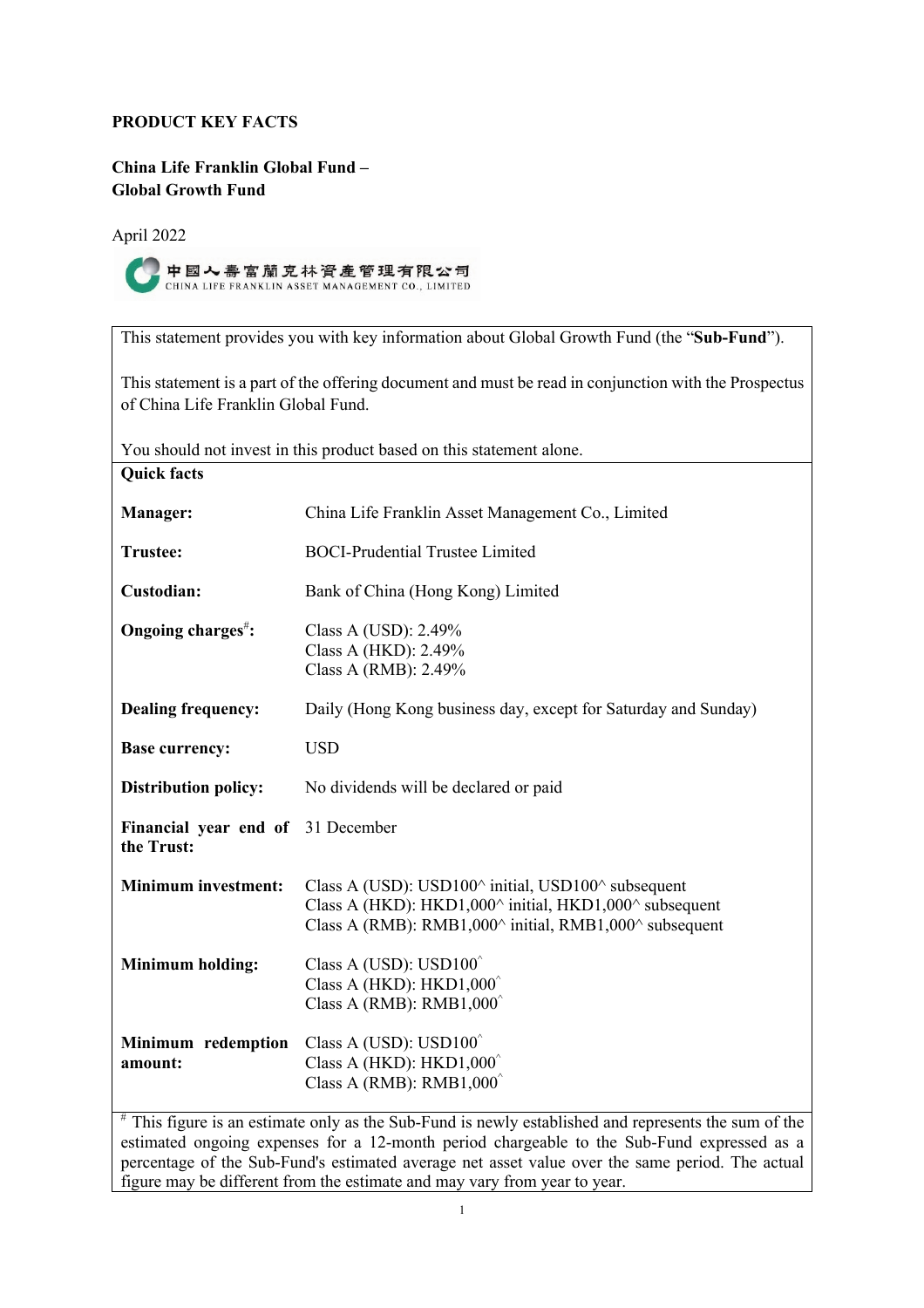$\wedge$  Or such other amount prescribed by the Manager from time to time, subject to (where applicable) the prior approval of the SFC and/or on giving not less than one month's prior notice.

# **What is this product?**

Global Growth Fund is a sub-fund of China Life Franklin Global Fund which is an umbrella unit trust established by a trust deed dated 5 October 2020. It is governed by the laws of Hong Kong.

# **Investment Objective and Policy**

The Sub-Fund seeks to achieve long-term capital appreciation by discovering opportunities that are overlooked or under-appreciated. To achieve this objective, the Sub-Fund will focus on long-term investment opportunities while taking advantage of short-term market volatilities, with preference over companies with a leading market position and competitive advantages that offer steady growth. The Sub-Fund aims to maximize portfolio returns by picking high quality stocks via fundamental bottom up research while reducing downside risk with thorough valuation analysis.

The Sub-Fund aims to invest at least 70% of its Net Asset Value in equity and equity related securities of companies listed on the stock exchanges in Asia Pacific, the United States and Europe.

Such equity and equity related securities include common stocks and preferred stocks. For the avoidance of doubt, less than 30% of the Sub-Fund's Net Asset Value may be invested in depositary receipts. There is no pre-determined allocations into sectors, but the Sub-Fund may focus particularly on sectors that enjoy steady growth, such as technology, consumer, and healthcare related industries, it aims to minimize price volatility with appropriate diversification across regions and sectors.

The Sub-Fund may also invest less than 30% of its Net Asset Value in China A-Shares directly (e.g. via the Stock Connects). Amongst the investments in Mainland China, the equity securities that the Sub-Fund may seek to invest in may be listed on main boards and/or ChiNext market of the respective stock exchanges in Mainland China.

Further, the Sub-Fund may invest less than 30% of its Net Asset Value in listed real estate investment trusts.

There is no restriction as to geographical allocation and market capitalisation, nor a pre-defined strategy to concentrate in any particular countries. Notwithstanding the above, depending on market circumstances, the Sub-Fund's investments may be concentrated in China and the US through e.g., investing in US-listed Chinese companies.

The Sub-Fund may also invest up to 70% of its Net Asset Value in emerging markets.

In normal market conditions, the Sub-Fund may hold less than 30% of its Net Asset Value in cash or cash equivalents. Under exceptional circumstances (e.g. market crash or major crisis), this percentage may be temporarily increased to up to 100% for cash flow management.

The Manager's fundamental analysis consists of but is not limited to industry trends, companies' business models, companies' competitive advantages, and financial performance. The key stock selection criteria include industry growth opportunities, companies positioning against peers, financial strength, and management quality. The process is supported by in-depth research and onthe-ground due diligence covering management, business partners, customers, and competitors.

The Sub-Fund may acquire financial derivative instruments for hedging purposes only.

The Manager may, on behalf of the Sub-Fund, enter into securities lending transactions for up to 25% of the Sub-Fund's Net Asset Value on a temporary basis for the purpose of meeting redemption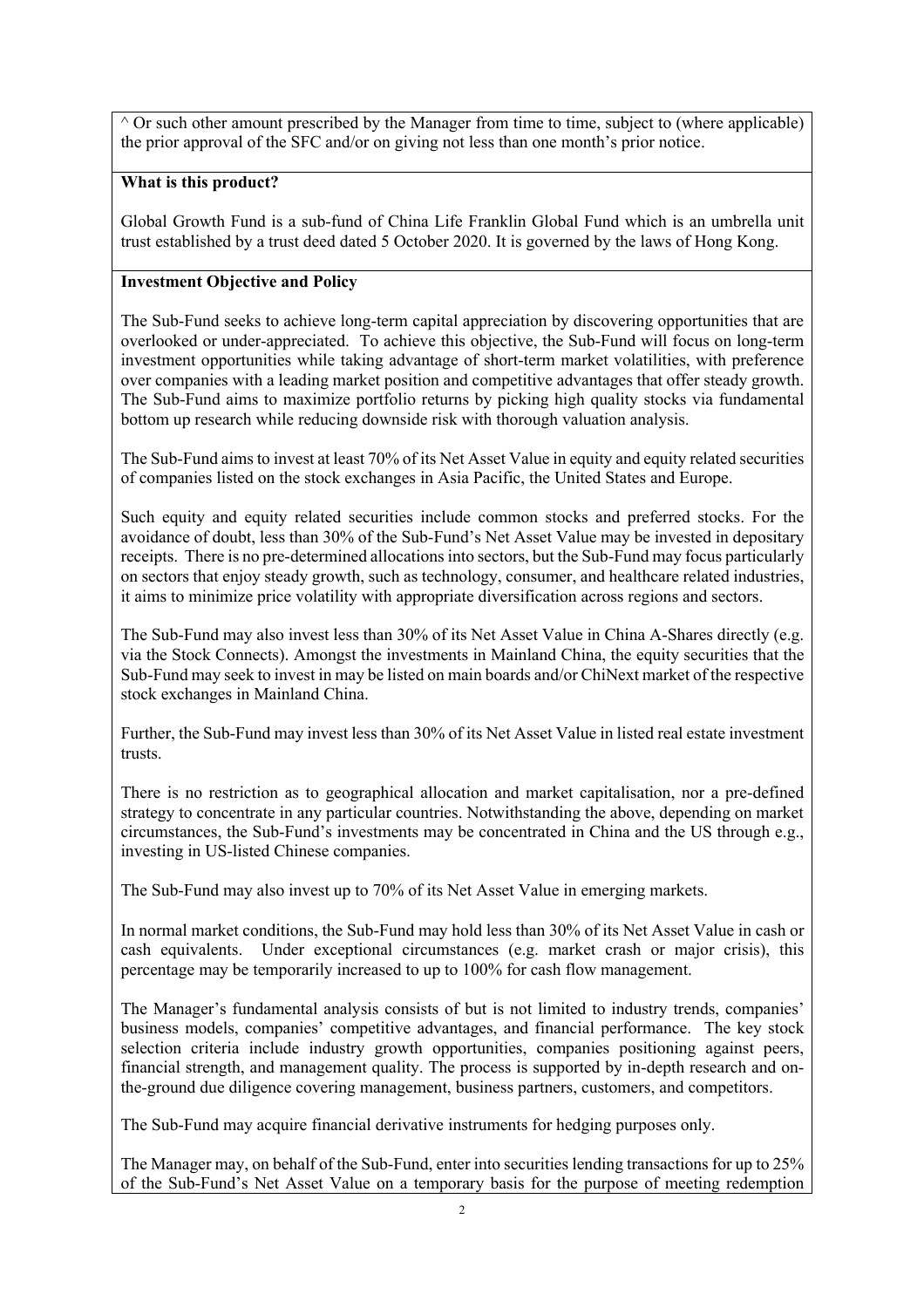requests or defraying operating expenses only. The Manager will not engage in other securities financing transactions on behalf of the Sub-Fund.

# **Use of derivatives**

The Sub-Fund's net derivative exposure may be up to 50 per cent. of the Sub-Fund's net asset value.

### **What are the key risks?**

## **Investment involves risks. Please refer to the Prospectus for details including the risk factors.**

## **Investment risk**

The Sub-Fund's investment portfolio may fall in value due to any of the key risk factors below and therefore your investment in the Sub-Fund may suffer losses. There is no guarantee of the repayment of principal.

### **Equity market risk**

The Sub-Fund's investment in equity securities is subject to general market risks, whose value may fluctuate due to various factors, such as changes in investment sentiment, political and economic conditions and issuer-specific factors.

### **Risk associated with high volatility of the equity market in China or the US**

High market volatility and potential settlement difficulties in the China or the US markets may also result in significant fluctuations in the prices of the securities traded on such markets and thereby may adversely affect the value of the Sub-Fund.

#### **Emerging markets risk**

The Sub-Fund invests in emerging markets which may involve increased risks and special considerations not typically associated with investment in more developed markets, such as liquidity risks, currency risks/control, political and economic uncertainties, legal and taxation risks, settlement risks, custody risk and the likelihood of a high degree of volatility.

#### **Concentration risk**

The Sub-Fund's investment may be concentrated in the China or the US markets. The value of the Sub-Fund may be more volatile than that of a fund having a more diverse portfolio of investments.

The value of the Sub-Fund may be more susceptible to adverse economic, political, policy, foreign exchange, liquidity, tax, legal or regulatory event affecting the China or the US markets.

# **Currency risk**

Underlying investments of the Sub-Fund may be denominated in currencies other than the base currency of the Sub-Fund. Also, a class of shares may be designated in a currency other than the base currency of the Sub-Fund. The NAV of the Sub-Fund may be affected unfavorably by fluctuations in the exchange rates between these currencies and the base currency and by changes in exchange rate controls.

# **Past Performance of the Sub-Fund**

As the Sub-Fund is newly established, there is insufficient data to provide a useful indication of past performance to investors.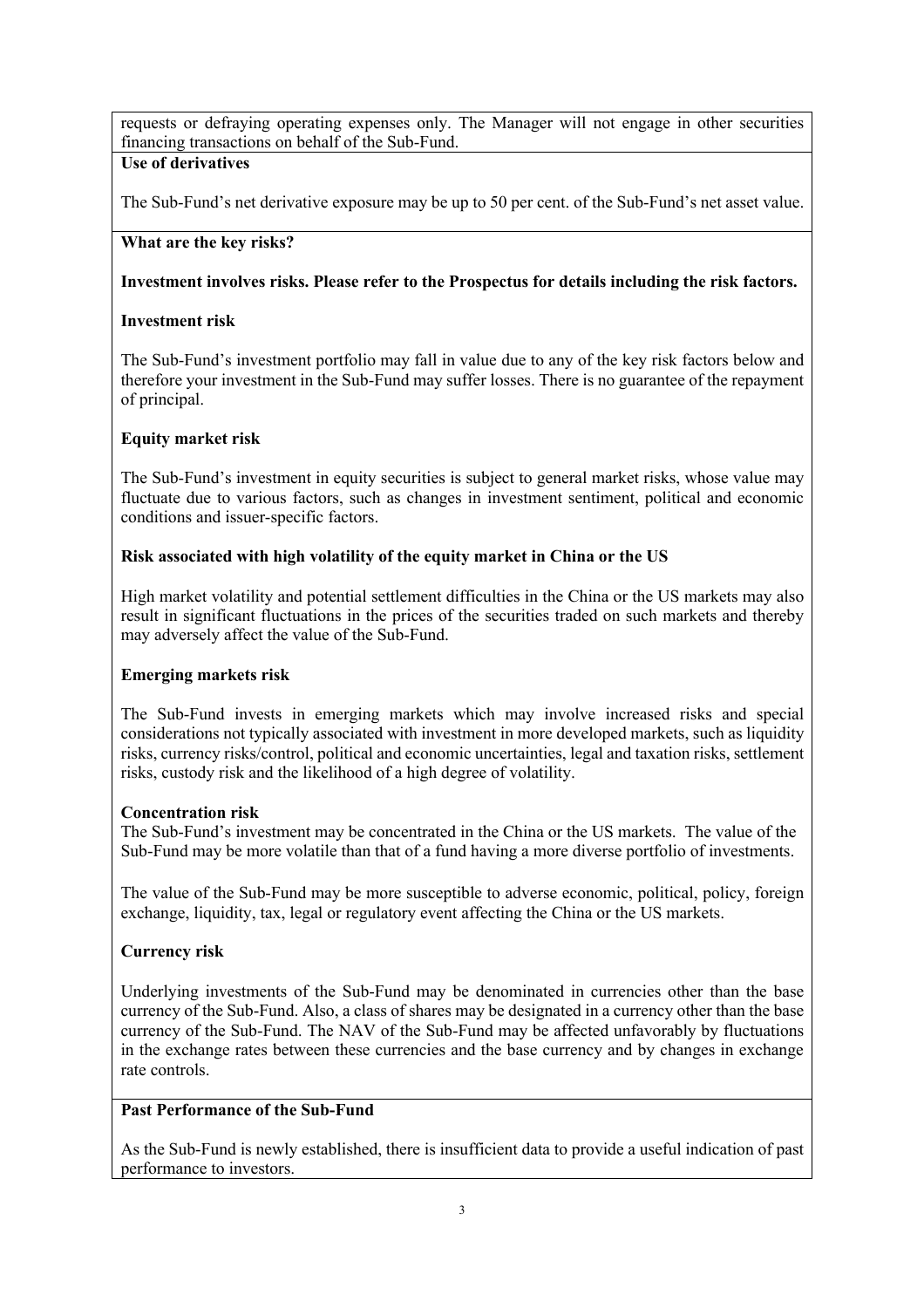#### **Is there any guarantee?**

The Sub-Fund does not have any guarantees. You may not get back the amount of money you invest.

### **What are the fees and charges?**

You will be given not less than one month's prior written notice should there be any increase of the following fees and charges up to a specified permitted maximum level as set out in the Prospectus.

## **Charge which may be payable by you**

You may have to pay the following fees when dealing in the units of the Sub-Fund.

| Fee                          | What you pay                             |
|------------------------------|------------------------------------------|
| Subscription charge $\wedge$ | Class A: Up to 5% of subscription amount |
| Switching charge $\wedge$    | Class A: Nil                             |
| Redemption charge $\wedge$   | Class A: Nil                             |

 $\land$  Investors may be subject to pricing adjustments (including fiscal charges adjustment and swing pricing mechanism) when they subscribe, redeem or switch Units of the Sub-Fund. For details, please refer to "**Adjustment of Prices**" under the section headed "**Valuation and Suspension**" in the main part of the Prospectus.

### **On-going fees payable by the Sub-Fund**

The following expenses will be paid out of the Sub-Fund. They affect you because they reduce the return you get on your investments.

|                 | Annual rate (as a % of the relevant class of Units'<br>net asset value)            |
|-----------------|------------------------------------------------------------------------------------|
| Management Fee  | Class A: $1.5\%$ per annum; Up to maximum of $3\%$ per<br>annum                    |
| Trustee Fee     | Class A: Up to $0.5\%$ per annum<br>(subject to a monthly minimum fee to USD5,000) |
| Custodian Fee   | Class A: Up to $0.05\%$ per annum                                                  |
| Performance Fee | Nil                                                                                |

#### **Other fees**

You may have to pay other fees and charges when dealing in the Sub-Fund.

# **Additional information**

You generally subscribe and redeem units of the Sub-Fund at the net asset value per unit of the Sub-Fund calculated as at the relevant valuation day after the Transfer Agent has received your request in good order by 4:00 p.m. (Hong Kong time) on such valuation day. However, different distributors may have different dealing cut-off times.